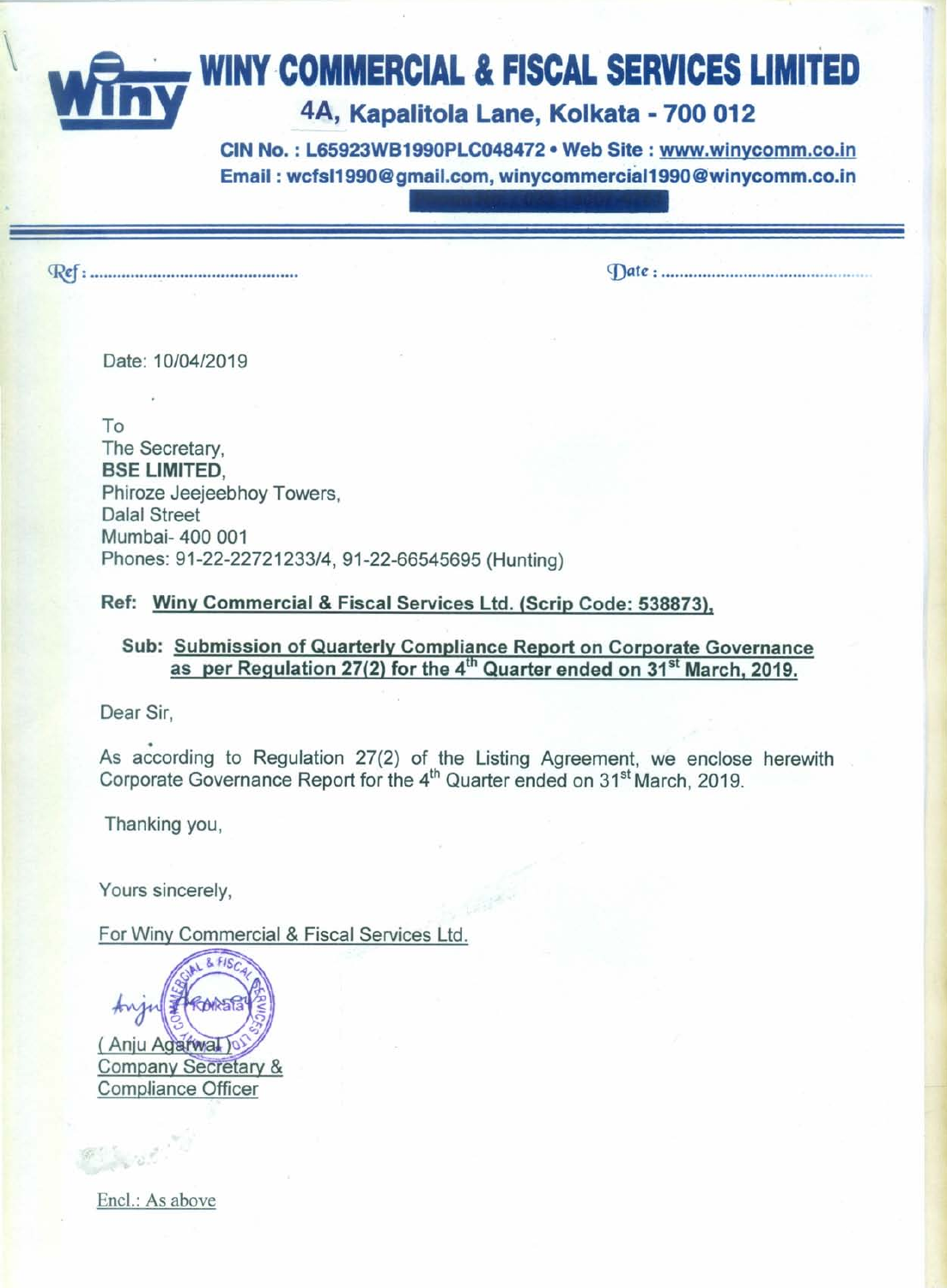|                                 | <b>General information about company</b>  |
|---------------------------------|-------------------------------------------|
| Scrip code                      | 538873                                    |
| <b>NSE Symbol</b>               | Not Applicable                            |
| <b>MSEI</b> Symbol              | Not Applicable                            |
| <b>ISIN</b>                     | <b>INE111CO1013</b>                       |
| Name of the entity              | WINY COMMERCIAL & FISCAL SERVICES LIMITED |
| Date of start of financial year | 01-04-2018                                |
| Date of end of financial year   | 31-03-2019                                |
| <b>Reporting Quarter</b>        | Yearly                                    |
| Date of Report                  | 31-03-2019                                |
| Risk management committee       | Not Applicable                            |

|           | <b>Annexure I</b>                                              |                         |            |            |                            |                            |                                 |                                                                      |                      |                                             |                                                                                                                                                    |                                                                                                                                                                                  |                                                                                                                                                                                                               |                                             |                                             |
|-----------|----------------------------------------------------------------|-------------------------|------------|------------|----------------------------|----------------------------|---------------------------------|----------------------------------------------------------------------|----------------------|---------------------------------------------|----------------------------------------------------------------------------------------------------------------------------------------------------|----------------------------------------------------------------------------------------------------------------------------------------------------------------------------------|---------------------------------------------------------------------------------------------------------------------------------------------------------------------------------------------------------------|---------------------------------------------|---------------------------------------------|
|           | Annexure I to be submitted by listed entity on quarterly basis |                         |            |            |                            |                            |                                 |                                                                      |                      |                                             |                                                                                                                                                    |                                                                                                                                                                                  |                                                                                                                                                                                                               |                                             |                                             |
|           |                                                                |                         |            |            |                            |                            |                                 | <b>I. Composition of Board of Directors</b>                          |                      |                                             |                                                                                                                                                    |                                                                                                                                                                                  |                                                                                                                                                                                                               |                                             |                                             |
|           |                                                                |                         |            |            |                            |                            |                                 | Disclosure of notes on composition of board of directors explanatory |                      |                                             |                                                                                                                                                    |                                                                                                                                                                                  |                                                                                                                                                                                                               |                                             |                                             |
|           |                                                                |                         |            |            |                            |                            |                                 |                                                                      |                      |                                             | Wether the listed entity has a Regular Chairperson   Yes                                                                                           |                                                                                                                                                                                  |                                                                                                                                                                                                               |                                             |                                             |
| <b>Sr</b> | Title<br>(Mr)<br>Ms)                                           | Name of the<br>Director | <b>PAN</b> | <b>DIN</b> | Category 1<br>of directors | Category 2<br>of directors | Category<br>$3$ of<br>directors | Date of<br>appointment<br>in the<br>current term                     | Date of<br>cessation | Tenure<br>of<br>director<br>(in)<br>months) | No of<br>Directorship<br>in listed<br>entities<br>including<br>this listed<br>entity (Refer<br>Regulation<br>$25(1)$ of<br>Listing<br>Regulations) | Number of<br>memberships<br>in Audit/<br>Stakeholder<br>Committee(s)<br>including this<br>listed entity<br>(Refer<br>Regulation<br>$26(1)$ of<br>Listing<br><b>Regulations</b> ) | No of post<br>of<br>Chairperson<br>in Audit/<br>Stakeholder<br>Committee<br>held in<br>listed<br>entities<br>including<br>this listed<br>entity (Refer<br>Regulation<br>$26(1)$ of<br>Listing<br>Regulations) | Notes for<br>not<br>providing<br><b>PAN</b> | Notes for<br>not<br>providing<br><b>DIN</b> |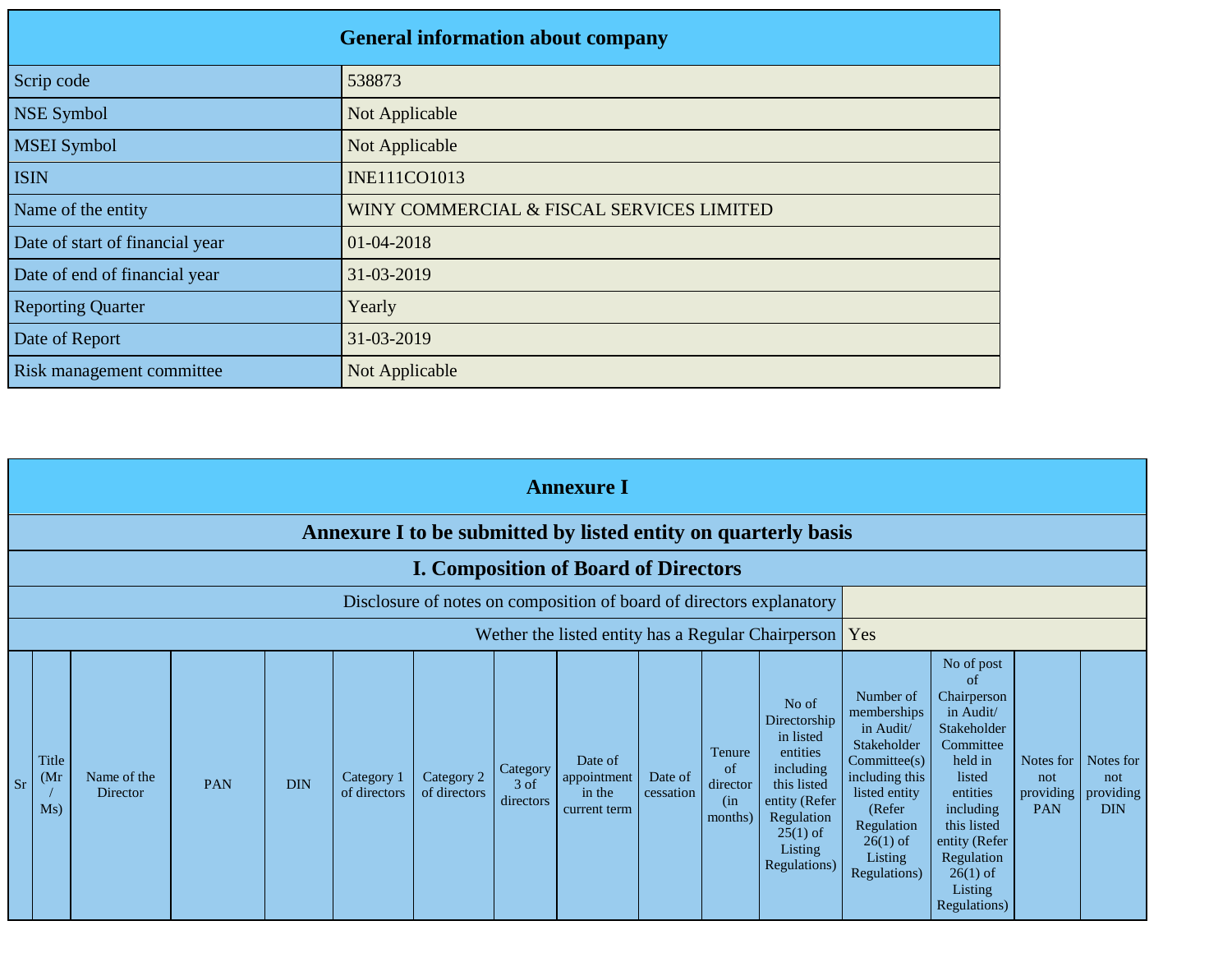| $\vert$ Mr | <b>SUNIL SHAH</b>             | AKDPS4065L 01562716 | Non-<br>Executive -<br>Independent<br>Director | Chairperson              | 03-09-2007 | 12            |  |  |  |
|------------|-------------------------------|---------------------|------------------------------------------------|--------------------------|------------|---------------|--|--|--|
| $2 \,$ Mr  | <b>SHASHANK</b><br>SRIVASTAVA | ATOPS8835J 00012960 | Non-<br>Executive -<br>Independent<br>Director | <b>Not</b><br>Applicable | 09-06-2013 | <sup>16</sup> |  |  |  |
| Mrs        | <b>RUPALI</b><br><b>SAHA</b>  | GATPS0043A 07235268 | Non-<br>Executive -<br>Independent<br>Director | Not<br>Applicable        | 03-07-2015 |               |  |  |  |

|                | <b>Audit Committee Details</b> |                                                           |                                                |                            |                        |                      |                |  |  |  |
|----------------|--------------------------------|-----------------------------------------------------------|------------------------------------------------|----------------------------|------------------------|----------------------|----------------|--|--|--|
|                |                                | Whether the Audit Committee has a Regular Chairperson Yes |                                                |                            |                        |                      |                |  |  |  |
| <b>Sr</b>      | <b>DIN</b><br><b>Number</b>    | Name of Committee<br>members                              | Category 1 of directors                        | Category 2 of<br>directors | Date of<br>Appointment | Date of<br>Cessation | <b>Remarks</b> |  |  |  |
|                | 01562716                       | <b>SUNIL SHAH</b>                                         | Non-Executive -<br><b>Independent Director</b> | Chairperson                | $ 03-09-2007$          |                      |                |  |  |  |
| $\overline{2}$ | 00012960                       | <b>SHASHANK</b><br><b>SRIVASTAVA</b>                      | Non-Executive -<br><b>Independent Director</b> | Member                     | $09-06-2013$           |                      |                |  |  |  |
| 3              | 07235268                       | <b>RUPALI SAHA</b>                                        | Non-Executive -<br><b>Independent Director</b> | Member                     | $ 03-07-2015$          |                      |                |  |  |  |

|                | <b>Nomination and remuneration committee</b> |                                                                                   |                                                |                            |                        |                      |         |  |  |  |  |  |
|----------------|----------------------------------------------|-----------------------------------------------------------------------------------|------------------------------------------------|----------------------------|------------------------|----------------------|---------|--|--|--|--|--|
|                |                                              | Whether the Nomination and remuneration committee has a Regular Chairperson   Yes |                                                |                            |                        |                      |         |  |  |  |  |  |
| <b>Sr</b>      | <b>DIN</b><br>Number                         | Name of Committee<br>members                                                      | Category 1 of directors                        | Category 2 of<br>directors | Date of<br>Appointment | Date of<br>Cessation | Remarks |  |  |  |  |  |
|                | 00012960                                     | <b>SHASHANK</b><br><b>SRIVASTAVA</b>                                              | Non-Executive -<br><b>Independent Director</b> | Chairperson                | 09-06-2013             |                      |         |  |  |  |  |  |
| $\overline{2}$ | 01562716                                     | <b>SUNIL SHAH</b>                                                                 | Non-Executive -<br><b>Independent Director</b> | Member                     | 03-09-2007             |                      |         |  |  |  |  |  |
| 3              | 07235268                                     | <b>RUPALI SAHA</b>                                                                | Non-Executive -<br><b>Independent Director</b> | Member                     | $03-07-2015$           |                      |         |  |  |  |  |  |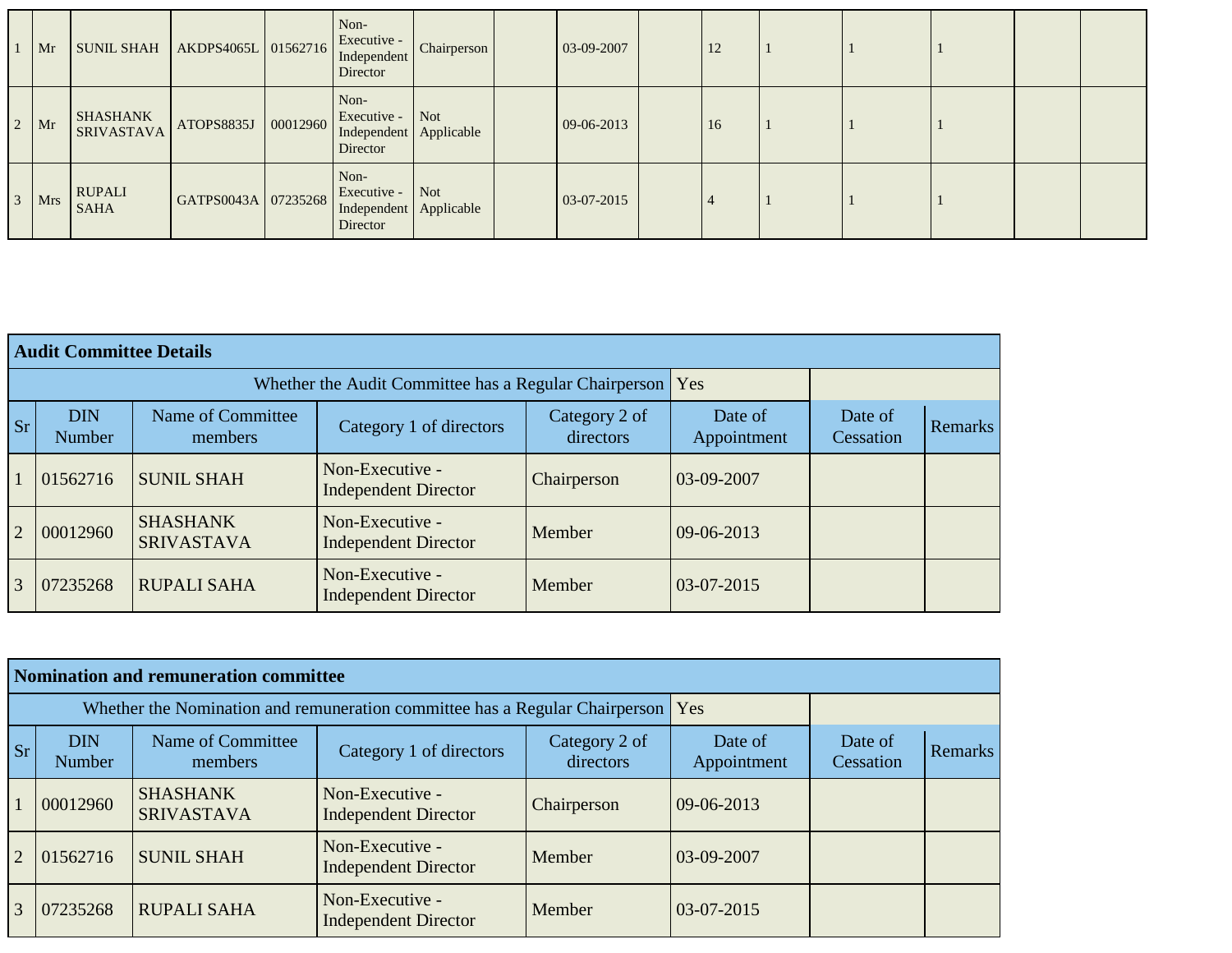|                | <b>Stakeholders Relationship Committee</b> |                                                                               |                                                |                      |                |  |  |  |  |  |
|----------------|--------------------------------------------|-------------------------------------------------------------------------------|------------------------------------------------|----------------------|----------------|--|--|--|--|--|
|                |                                            | Whether the Stakeholders Relationship Committee has a Regular Chairperson Yes |                                                |                      |                |  |  |  |  |  |
| <b>Sr</b>      | <b>DIN</b><br>Number                       | Name of Committee<br>members                                                  | Date of<br>Appointment                         | Date of<br>Cessation | <b>Remarks</b> |  |  |  |  |  |
|                | 07235268                                   | <b>RUPALI SAHA</b>                                                            | Non-Executive -<br><b>Independent Director</b> | Chairperson          | 03-07-2015     |  |  |  |  |  |
| $\overline{2}$ | 00012960                                   | <b>SHASHANK</b><br><b>SRIVASTAVA</b>                                          | Non-Executive -<br><b>Independent Director</b> | Member               | $09-06-2013$   |  |  |  |  |  |
| 3              | 01562716                                   | <b>SUNIL SHAH</b>                                                             | Non-Executive -<br><b>Independent Director</b> | Member               | 03-09-2007     |  |  |  |  |  |

|           | <b>Risk Management Committee</b> |                                                                 |                            |                            |                        |                      |         |  |  |  |  |
|-----------|----------------------------------|-----------------------------------------------------------------|----------------------------|----------------------------|------------------------|----------------------|---------|--|--|--|--|
|           |                                  | Whether the Risk Management Committee has a Regular Chairperson |                            |                            |                        |                      |         |  |  |  |  |
| <b>Sr</b> | <b>DIN</b><br>Number             | Name of Committee<br>members                                    | Category 1 of<br>directors | Category 2 of<br>directors | Date of<br>Appointment | Date of<br>Cessation | Remarks |  |  |  |  |

|           | <b>Corporate Social Responsibility Committee</b> |                                                                                    |                            |                            |                        |                      |         |  |  |
|-----------|--------------------------------------------------|------------------------------------------------------------------------------------|----------------------------|----------------------------|------------------------|----------------------|---------|--|--|
|           |                                                  | Whether the Corporate Social Responsibility Committee has a Regular Chairperson No |                            |                            |                        |                      |         |  |  |
| <b>Sr</b> | <b>DIN</b><br>Number                             | Name of Committee<br>members                                                       | Category 1 of<br>directors | Category 2 of<br>directors | Date of<br>Appointment | Date of<br>Cessation | Remarks |  |  |

|    | <b>Other Committee</b>      |                              |                              |                                         |                            |                |  |  |  |  |  |
|----|-----------------------------|------------------------------|------------------------------|-----------------------------------------|----------------------------|----------------|--|--|--|--|--|
| Sr | <b>DIN</b><br><b>Number</b> | Name of Committee<br>members | Name of other<br>committee   | Category 1 of directors                 | Category 2 of<br>directors | <b>Remarks</b> |  |  |  |  |  |
|    | 07235268                    | <b>RUPALI SAHA</b>           | Vigil Mechanism<br>Committee | Non-Executive - Independent<br>Director | Chairperson                |                |  |  |  |  |  |
| 2  | 01562716                    | <b>SUNIL SHAH</b>            | Vigil Mechanism<br>Committee | Non-Executive - Independent<br>Director | Member                     |                |  |  |  |  |  |
|    | 00012960                    | <b>SHASHANK</b>              | Vigil Mechanism              | Non-Executive - Independent             | Member                     |                |  |  |  |  |  |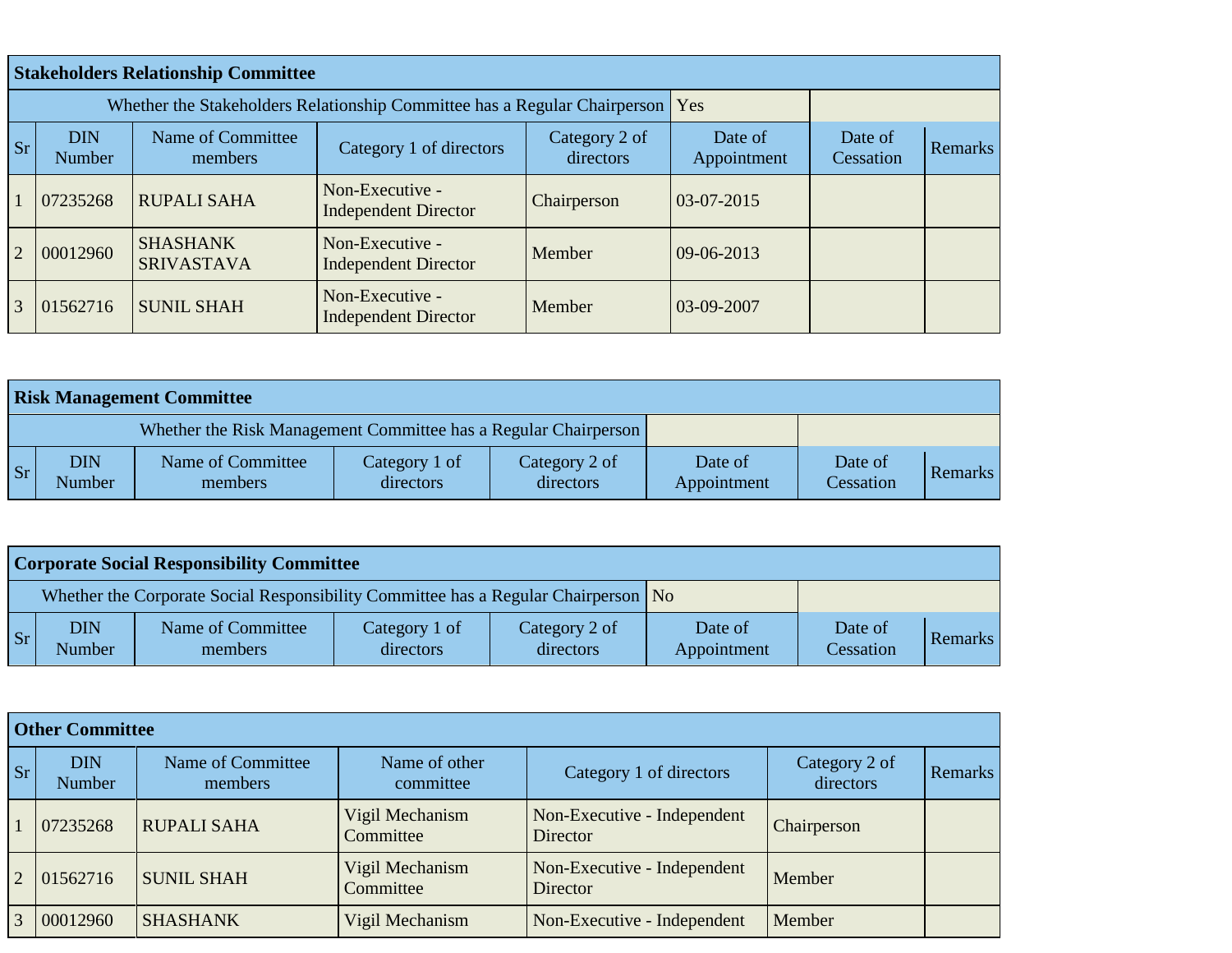| <b>SRIVASTAVA</b> |
|-------------------|
|                   |

|                | <b>Annexure 1</b>                                      |                                                                  |                                                                |                                 |  |  |  |  |  |  |
|----------------|--------------------------------------------------------|------------------------------------------------------------------|----------------------------------------------------------------|---------------------------------|--|--|--|--|--|--|
|                | <b>Annexure 1</b>                                      |                                                                  |                                                                |                                 |  |  |  |  |  |  |
|                | <b>III. Meeting of Board of Directors</b>              |                                                                  |                                                                |                                 |  |  |  |  |  |  |
|                |                                                        | Disclosure of notes on meeting of board of directors explanatory |                                                                |                                 |  |  |  |  |  |  |
| <b>Sr</b>      | Date(s) of meeting (if any) in<br>the previous quarter | Date(s) of meeting (if any) in<br>the current quarter            | Maximum gap between any two<br>consecutive (in number of days) | Notes for not<br>providing Date |  |  |  |  |  |  |
|                | $31 - 12 - 2018$                                       |                                                                  |                                                                |                                 |  |  |  |  |  |  |
| $\overline{2}$ |                                                        | 31-03-2019                                                       | 89                                                             |                                 |  |  |  |  |  |  |

|                | <b>Annexure 1</b>                                |                                                                           |                                                     |                                 |                                                                           |                                                                                  |                                                      |                                       |  |  |  |  |
|----------------|--------------------------------------------------|---------------------------------------------------------------------------|-----------------------------------------------------|---------------------------------|---------------------------------------------------------------------------|----------------------------------------------------------------------------------|------------------------------------------------------|---------------------------------------|--|--|--|--|
|                | <b>IV. Meeting of Committees</b>                 |                                                                           |                                                     |                                 |                                                                           |                                                                                  |                                                      |                                       |  |  |  |  |
|                |                                                  |                                                                           |                                                     |                                 |                                                                           | Disclosure of notes on meeting of committees explanatory                         |                                                      |                                       |  |  |  |  |
| <b>Sr</b>      | Name of<br>Committee                             | $Date(s)$ of<br>meeting of the<br>committee in<br>the relevant<br>quarter | Whether<br>requirement of<br>Quorum met<br>(Yes/No) | Requirement<br>of Quorum<br>met | $Date(s)$ of<br>meeting of the<br>committee in<br>the previous<br>quarter | Maximum gap<br>between any two<br>consecutive<br>meetings (in<br>number of days) | Name of other<br>committee                           | Reson for<br>not<br>providing<br>date |  |  |  |  |
| $\mathbf{1}$   | Audit<br>Committee                               | 31-03-2019                                                                | Yes                                                 | 7                               | 31-12-2018                                                                | 89                                                                               |                                                      |                                       |  |  |  |  |
| $\overline{2}$ | Nomination<br>and<br>remuneration<br>committee   | 31-03-2019                                                                | Yes                                                 | 7                               | 31-12-2018                                                                | 89                                                                               |                                                      |                                       |  |  |  |  |
| $\overline{3}$ | <b>Stakeholders</b><br>Relationship<br>Committee | 31-03-2019                                                                | Yes                                                 | 7                               | 31-12-2018                                                                | 89                                                                               |                                                      |                                       |  |  |  |  |
| $\overline{4}$ | Other<br>Committee                               | 31-03-2019                                                                | Yes                                                 |                                 | 31-12-2018                                                                | 89                                                                               | <b>VIGIL</b><br><b>MECHANISM</b><br><b>COMMITTEE</b> |                                       |  |  |  |  |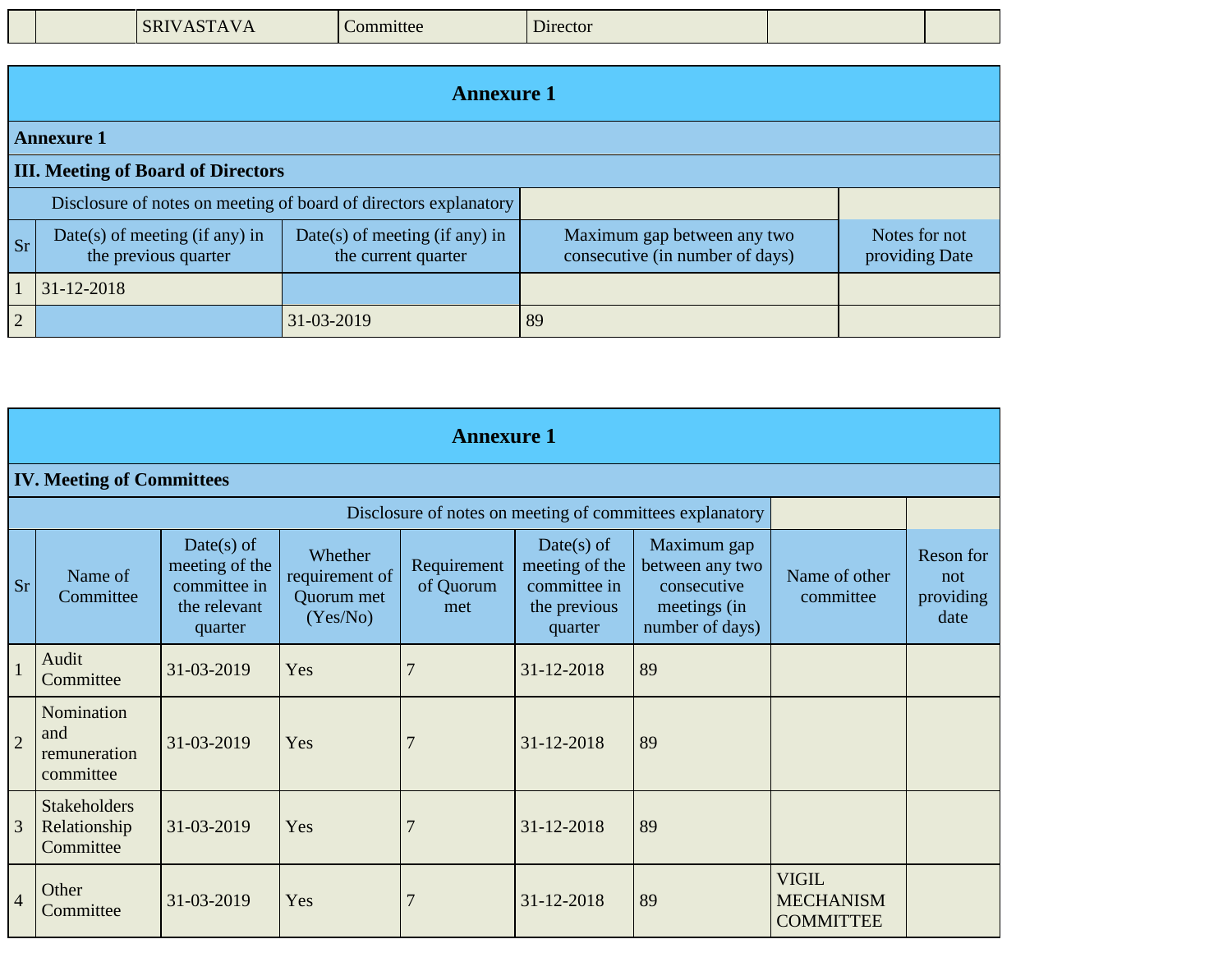|                | <b>Annexure 1</b>                                                                                         |                                  |                                                                    |  |  |
|----------------|-----------------------------------------------------------------------------------------------------------|----------------------------------|--------------------------------------------------------------------|--|--|
|                | <b>V. Related Party Transactions</b>                                                                      |                                  |                                                                    |  |  |
|                | Sr Subject                                                                                                | Compliance status<br>(Yes/No/NA) | If status is "No" details of non-<br>compliance may be given here. |  |  |
|                | Whether prior approval of audit committee obtained                                                        | <b>NA</b>                        |                                                                    |  |  |
| $\overline{2}$ | Whether shareholder approval obtained for material RPT                                                    | <b>NA</b>                        |                                                                    |  |  |
| $\overline{3}$ | Whether details of RPT entered into pursuant to omnibus<br>approval have been reviewed by Audit Committee | <b>NA</b>                        |                                                                    |  |  |

|                | <b>Annexure 1</b>                                                                                                                                                                                               |                               |  |  |
|----------------|-----------------------------------------------------------------------------------------------------------------------------------------------------------------------------------------------------------------|-------------------------------|--|--|
|                | <b>VI. Affirmations</b>                                                                                                                                                                                         |                               |  |  |
| $ S_{r} $      | Subject                                                                                                                                                                                                         | Compliance status<br>(Yes/No) |  |  |
| $\overline{1}$ | The composition of Board of Directors is in terms of SEBI (Listing obligations and disclosure requirements)<br>Regulations, 2015                                                                                | Yes                           |  |  |
| $\overline{2}$ | The composition of the following committees is in terms of SEBI(Listing obligations and disclosure<br>requirements) Regulations, 2015 a. Audit Committee                                                        | Yes                           |  |  |
| $\overline{3}$ | The composition of the following committees is in terms of SEBI(Listing obligations and disclosure<br>requirements) Regulations, 2015. b. Nomination & remuneration committee                                   | Yes                           |  |  |
| $\overline{4}$ | The composition of the following committees is in terms of SEBI(Listing obligations and disclosure<br>requirements) Regulations, 2015. c. Stakeholders relationship committee                                   | Yes                           |  |  |
| $\overline{5}$ | The composition of the following committees is in terms of SEBI(Listing obligations and disclosure<br>requirements) Regulations, 2015. d. Risk management committee (applicable to the top 100 listed entities) | N <sub>o</sub>                |  |  |
| $\overline{6}$ | The committee members have been made aware of their powers, role and responsibilities as specified in SEBI<br>(Listing obligations and disclosure requirements) Regulations, 2015.                              | Yes                           |  |  |
| $\overline{7}$ | The meetings of the board of directors and the above committees have been conducted in the manner as<br>specified in SEBI (Listing obligations and disclosure requirements) Regulations, 2015.                  | Yes                           |  |  |
| 8              | This report and/or the report submitted in the previous quarter has been placed before Board of Directors.                                                                                                      | Yes                           |  |  |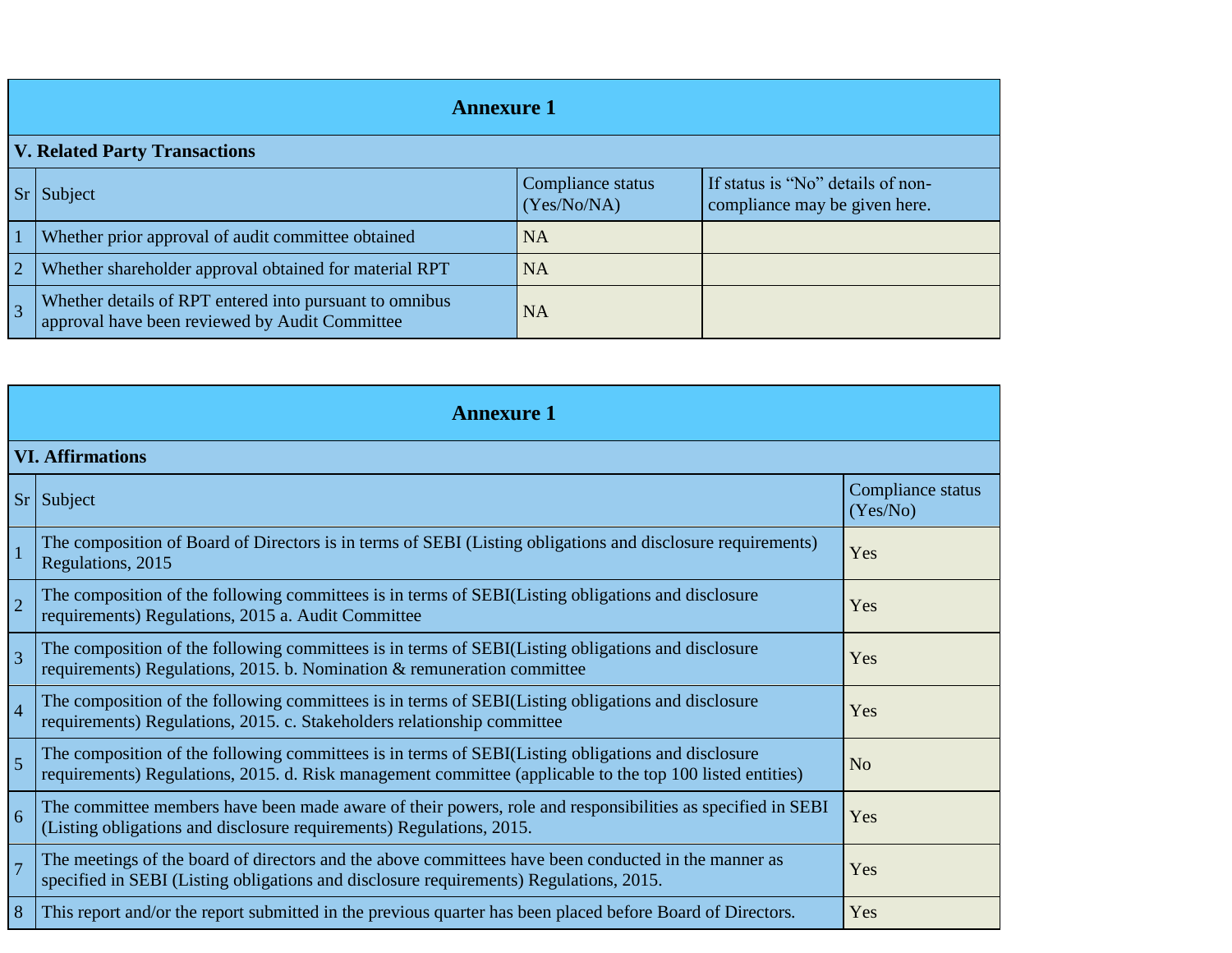|    | <b>Annexure 1</b> |                                          |  |  |
|----|-------------------|------------------------------------------|--|--|
| Sr | Subject           | Compliance status                        |  |  |
|    | Name of signatory | Anju Agarwal                             |  |  |
|    | Designation       | Company Secretary and Compliance Officer |  |  |

|                | <b>Annexure II</b>                                                                                                                                                          |                                  |                                                                    |                    |  |
|----------------|-----------------------------------------------------------------------------------------------------------------------------------------------------------------------------|----------------------------------|--------------------------------------------------------------------|--------------------|--|
|                | Annexure II to be submitted by listed entity at the end of the financial year (for the whole of financial year)<br>I. Disclosure on website in terms of Listing Regulations |                                  |                                                                    |                    |  |
|                | $Sr$ Item                                                                                                                                                                   | Compliance status<br>(Yes/No/NA) | If status is "No" details of non-<br>compliance may be given here. | Web address        |  |
|                | Details of business                                                                                                                                                         | Yes                              |                                                                    | www.winycomm.co.in |  |
| $\overline{2}$ | Terms and conditions of appointment of<br>independent directors                                                                                                             | Yes                              |                                                                    | www.winycomm.co.in |  |
| 3              | Composition of various committees of<br>board of directors                                                                                                                  | Yes                              |                                                                    | www.winycomm.co.in |  |
| $\overline{4}$ | Code of conduct of board of directors and<br>senior management personnel                                                                                                    | Yes                              |                                                                    | www.winycomm.co.in |  |
| 5              | Details of establishment of vigil<br>mechanism/Whistle Blower policy                                                                                                        | Yes                              |                                                                    | www.winycomm.co.in |  |
| 6              | Criteria of making payments to non-<br>executive directors                                                                                                                  | <b>NA</b>                        |                                                                    |                    |  |
|                | Policy on dealing with related party<br>transactions                                                                                                                        | Yes                              |                                                                    | www.winycomm.co.in |  |
| 8              | Policy for determining 'material'<br>subsidiaries                                                                                                                           | <b>NA</b>                        |                                                                    |                    |  |
| $\mathbf Q$    | Details of familiarization programmes<br>imparted to independent directors                                                                                                  | Yes                              |                                                                    | www.winycomm.co.in |  |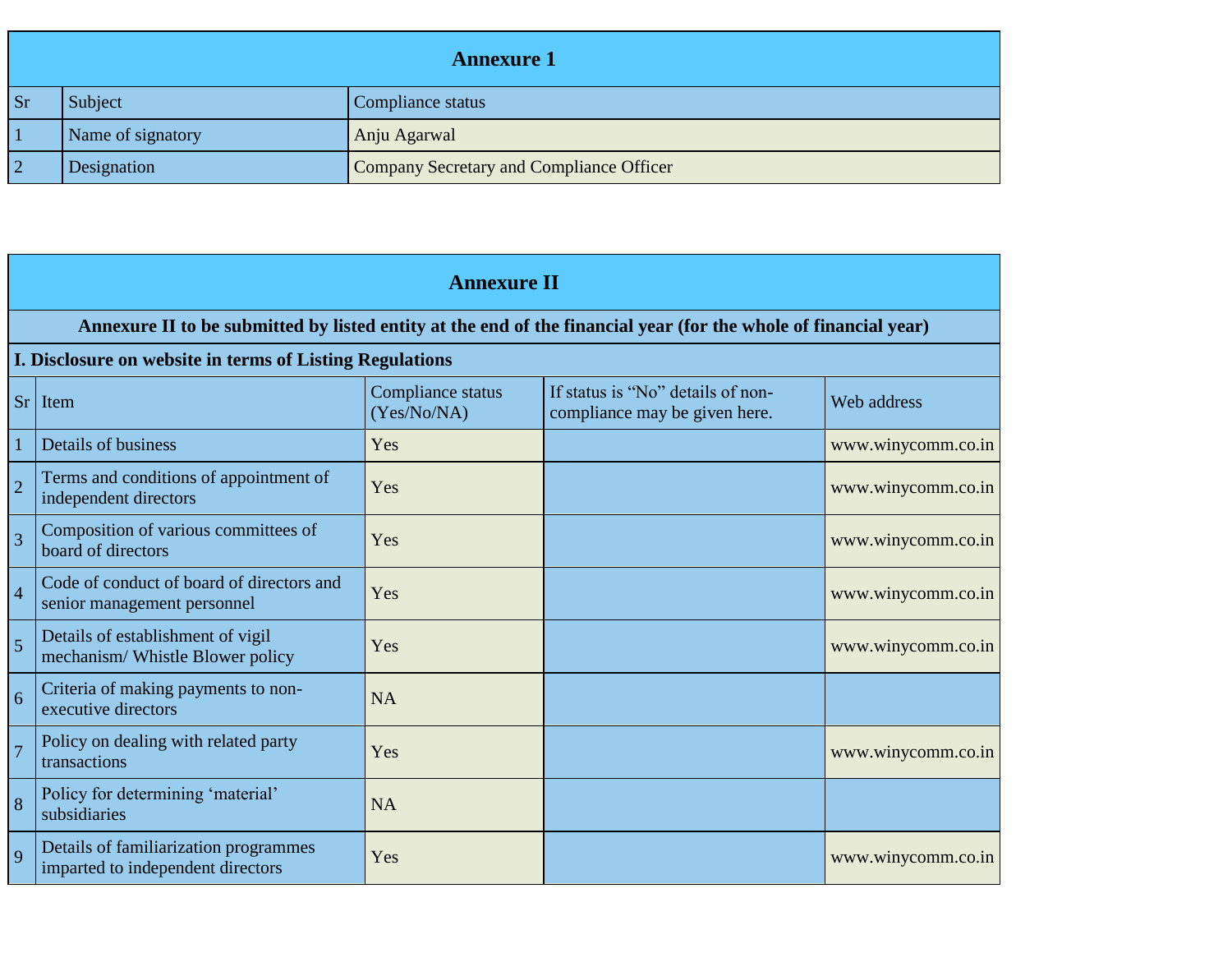|         |                                                                                                                                                  | <b>Annexure II</b>               |                                                                      |                    |
|---------|--------------------------------------------------------------------------------------------------------------------------------------------------|----------------------------------|----------------------------------------------------------------------|--------------------|
|         | Annexure II to be submitted by listed entity at the end of the financial year (for the whole of financial year)                                  |                                  |                                                                      |                    |
|         | I. Disclosure on website in terms of Listing Regulations                                                                                         |                                  |                                                                      |                    |
| $S_{r}$ | Item                                                                                                                                             | Compliance status<br>(Yes/No/NA) | If status is "No" details of<br>non-compliance may be<br>given here. | Web address        |
|         | Contact information of the designated officials of the<br>10 listed entity who are responsible for assisting and<br>handling investor grievances | Yes                              |                                                                      | www.winycomm.co.in |
| 11      | email address for grievance redressal and other<br>relevant details                                                                              | Yes                              |                                                                      | www.winycomm.co.in |
| 12      | <b>Financial results</b>                                                                                                                         | Yes                              |                                                                      | www.winycomm.co.in |
|         | 13 Shareholding pattern                                                                                                                          | Yes                              |                                                                      | www.winycomm.co.in |
| 14      | Details of agreements entered into with the media<br>companies and/or their associates                                                           | <b>NA</b>                        |                                                                      |                    |
|         | 15 New name and the old name of the listed entity                                                                                                | <b>NA</b>                        |                                                                      |                    |

|                 | <b>Annexure II</b>                                                                                                   |                             |                                  |                                                                    |  |  |
|-----------------|----------------------------------------------------------------------------------------------------------------------|-----------------------------|----------------------------------|--------------------------------------------------------------------|--|--|
|                 | <b>II. Annual Affirmations</b>                                                                                       |                             |                                  |                                                                    |  |  |
| <b>Sr</b>       | Particulars                                                                                                          | Regulation<br><b>Number</b> | Compliance status<br>(Yes/No/NA) | If status is "No" details of non-<br>compliance may be given here. |  |  |
|                 | Independent director(s) have been appointed in terms of<br>specified criteria of 'independence' and/or 'eligibility' | $16(1)(b)$ &<br>25(6)       | Yes                              |                                                                    |  |  |
| $\overline{2}$  | Board composition                                                                                                    | 17(1)                       | Yes                              |                                                                    |  |  |
| 3               | Meeting of Board of directors                                                                                        | 17(2)                       | Yes                              |                                                                    |  |  |
| $\overline{4}$  | <b>Review of Compliance Reports</b>                                                                                  | 17(3)                       | Yes                              |                                                                    |  |  |
| 5               | Plans for orderly succession for appointments                                                                        | 17(4)                       | Yes                              |                                                                    |  |  |
| 6               | Code of Conduct                                                                                                      | 17(5)                       | Yes                              |                                                                    |  |  |
| $7\phantom{.0}$ | Fees/compensation                                                                                                    | 17(6)                       | Yes                              |                                                                    |  |  |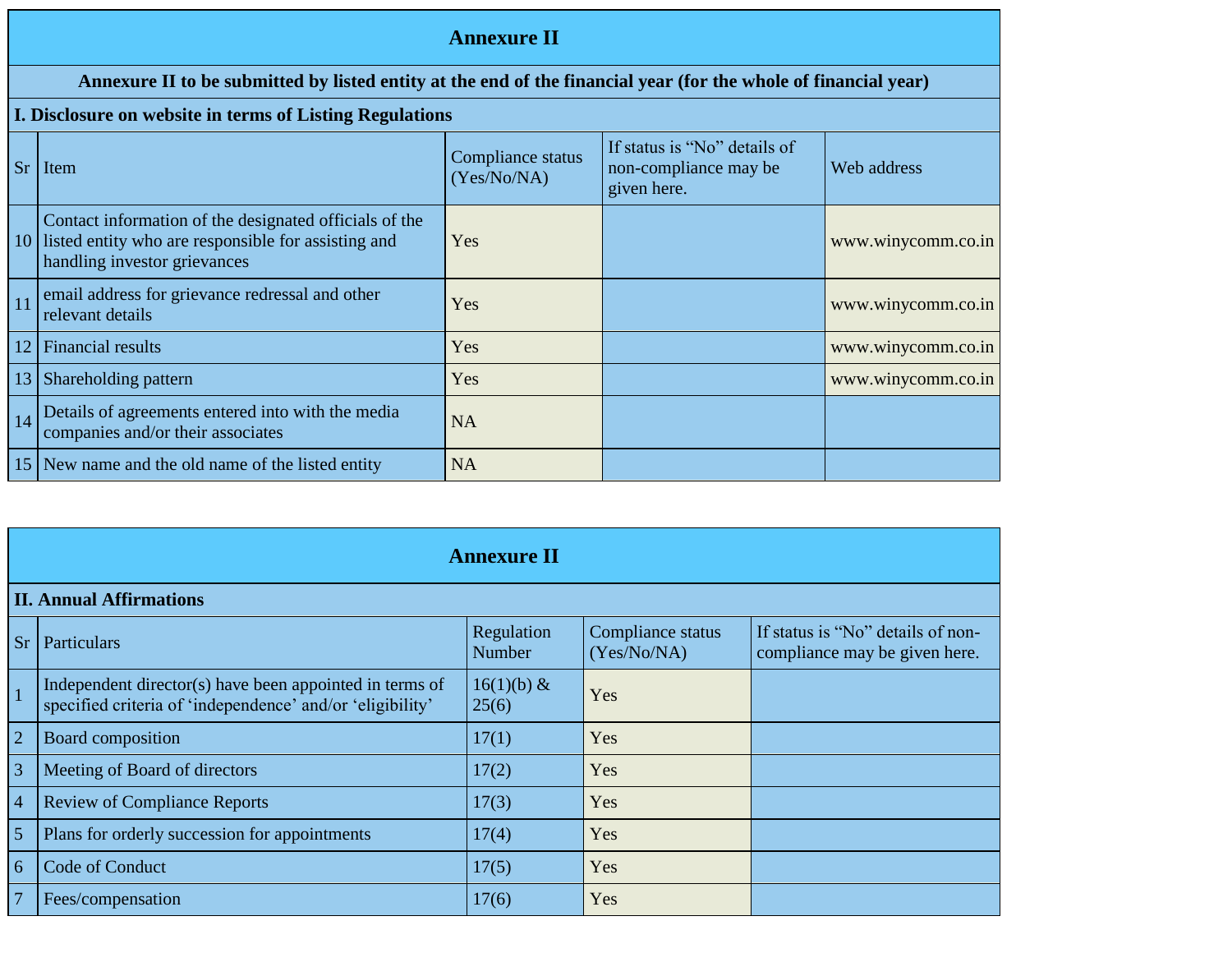| 8   | <b>Minimum Information</b>      | 17(7) | Yes |  |
|-----|---------------------------------|-------|-----|--|
| l Q | Compliance Certificate          | '7(8) | Yes |  |
|     | 10 Risk Assessment & Management | 7(9)  | Yes |  |

|           | <b>Annexure II</b>                                                                 |                                 |                                  |                                                                    |  |  |
|-----------|------------------------------------------------------------------------------------|---------------------------------|----------------------------------|--------------------------------------------------------------------|--|--|
|           | <b>II. Annual Affirmations</b>                                                     |                                 |                                  |                                                                    |  |  |
| <b>Sr</b> | Particulars                                                                        | Regulation<br>Number            | Compliance status<br>(Yes/No/NA) | If status is "No" details of non-<br>compliance may be given here. |  |  |
| 11        | Performance Evaluation of Independent<br>Directors                                 | 17(10)                          | Yes                              |                                                                    |  |  |
| 12        | <b>Composition of Audit Committee</b>                                              | 18(1)                           | Yes                              |                                                                    |  |  |
| 13        | Meeting of Audit Committee                                                         | 18(2)                           | Yes                              |                                                                    |  |  |
| 14        | Composition of nomination & remuneration<br>committee                              | 19(1) & (2)                     | Yes                              |                                                                    |  |  |
| 15        | <b>Composition of Stakeholder Relationship</b><br>Committee                        | 20(1) & (2)                     | Yes                              |                                                                    |  |  |
| 16        | Composition and role of risk management<br>committee                               | 21(1), (2), (3), (4)            | <b>NA</b>                        |                                                                    |  |  |
| 17        | Vigil Mechanism                                                                    | 22                              | Yes                              |                                                                    |  |  |
|           | 18 Policy for related party Transaction                                            | $23(1), (5), (6), (7)$ &<br>(8) | Yes                              |                                                                    |  |  |
| 19        | Prior or Omnibus approval of Audit Committee<br>for all related party transactions | 23(2), (3)                      | Yes                              |                                                                    |  |  |
|           | 20 Approval for material related party transactions                                | 23(4)                           | Yes                              |                                                                    |  |  |

|    |                                                                      | <b>Annexure II</b>   |                                  |                                                                    |
|----|----------------------------------------------------------------------|----------------------|----------------------------------|--------------------------------------------------------------------|
|    | <b>II. Annual Affirmations</b>                                       |                      |                                  |                                                                    |
|    | Sr   Particulars                                                     | Regulation<br>Number | Compliance status<br>(Yes/No/NA) | If status is "No" details of non-<br>compliance may be given here. |
| 21 | Composition of Board of Directors of unlisted material<br>Subsidiary | 24(1)                | <b>NA</b>                        |                                                                    |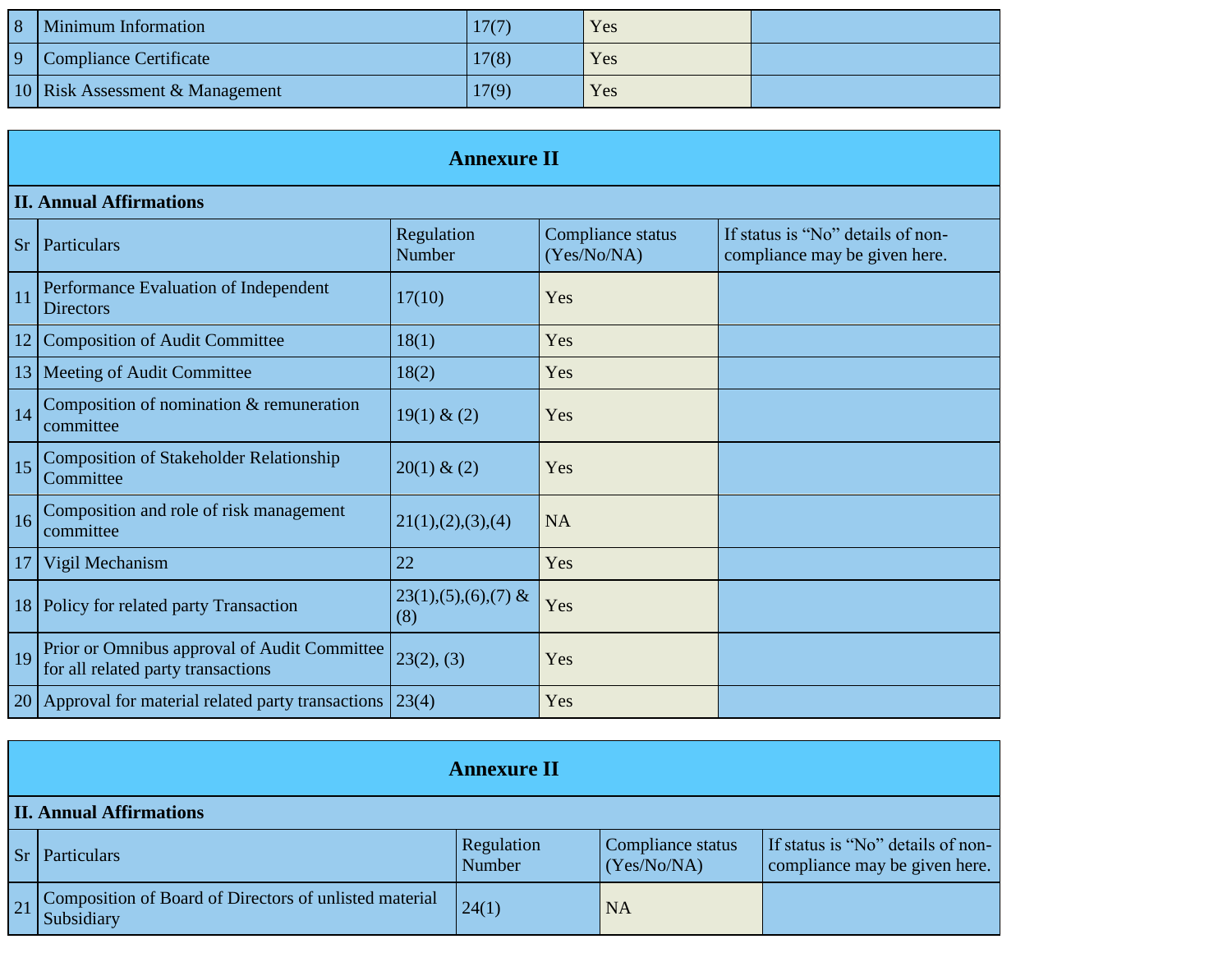| 22        | Other Corporate Governance requirements with respect<br>to subsidiary of listed entity                                  | 24(2),(3),(4),(5)<br>$\&(6)$ | <b>NA</b> |  |
|-----------|-------------------------------------------------------------------------------------------------------------------------|------------------------------|-----------|--|
| 23        | Maximum Directorship & Tenure                                                                                           | 25(1) & (2)                  | Yes       |  |
| 24        | Meeting of independent directors                                                                                        | 25(3) & (4)                  | Yes       |  |
| <b>25</b> | Familiarization of independent directors                                                                                | 25(7)                        | Yes       |  |
| 26        | Memberships in Committees                                                                                               | 26(1)                        | Yes       |  |
| -27       | Affirmation with compliance to code of conduct from<br>members of Board of Directors and Senior management<br>personnel | 26(3)                        | Yes       |  |
| 28        | Disclosure of Shareholding by Non-Executive Directors                                                                   | 26(4)                        | Yes       |  |
| 29        | Policy with respect to Obligations of directors and<br>senior management                                                | $26(2)$ & $26(5)$            | Yes       |  |
|           | Any other information to be provided - Add Notes                                                                        |                              |           |  |

|                | <b>Annexure II</b> |                                          |  |  |
|----------------|--------------------|------------------------------------------|--|--|
|                | Name of signatory  | Anju Agarwal                             |  |  |
| $\overline{2}$ | Designation        | Company Secretary and Compliance Officer |  |  |

| <b>Annexure II</b>                                                                                                                                                    |                                         |  |  |
|-----------------------------------------------------------------------------------------------------------------------------------------------------------------------|-----------------------------------------|--|--|
| <b>III.</b> Affirmations                                                                                                                                              |                                         |  |  |
| <b>Sr</b>   Particulars                                                                                                                                               | <b>Compliance status</b><br>(Yes/No/NA) |  |  |
| The Listed Entity has approved Material Subsidiary Policy and the Corporate Governance requirements<br>with respect to subsidiary of Listed Entity have been complied | <b>NA</b>                               |  |  |
| Any other information to be provided                                                                                                                                  |                                         |  |  |